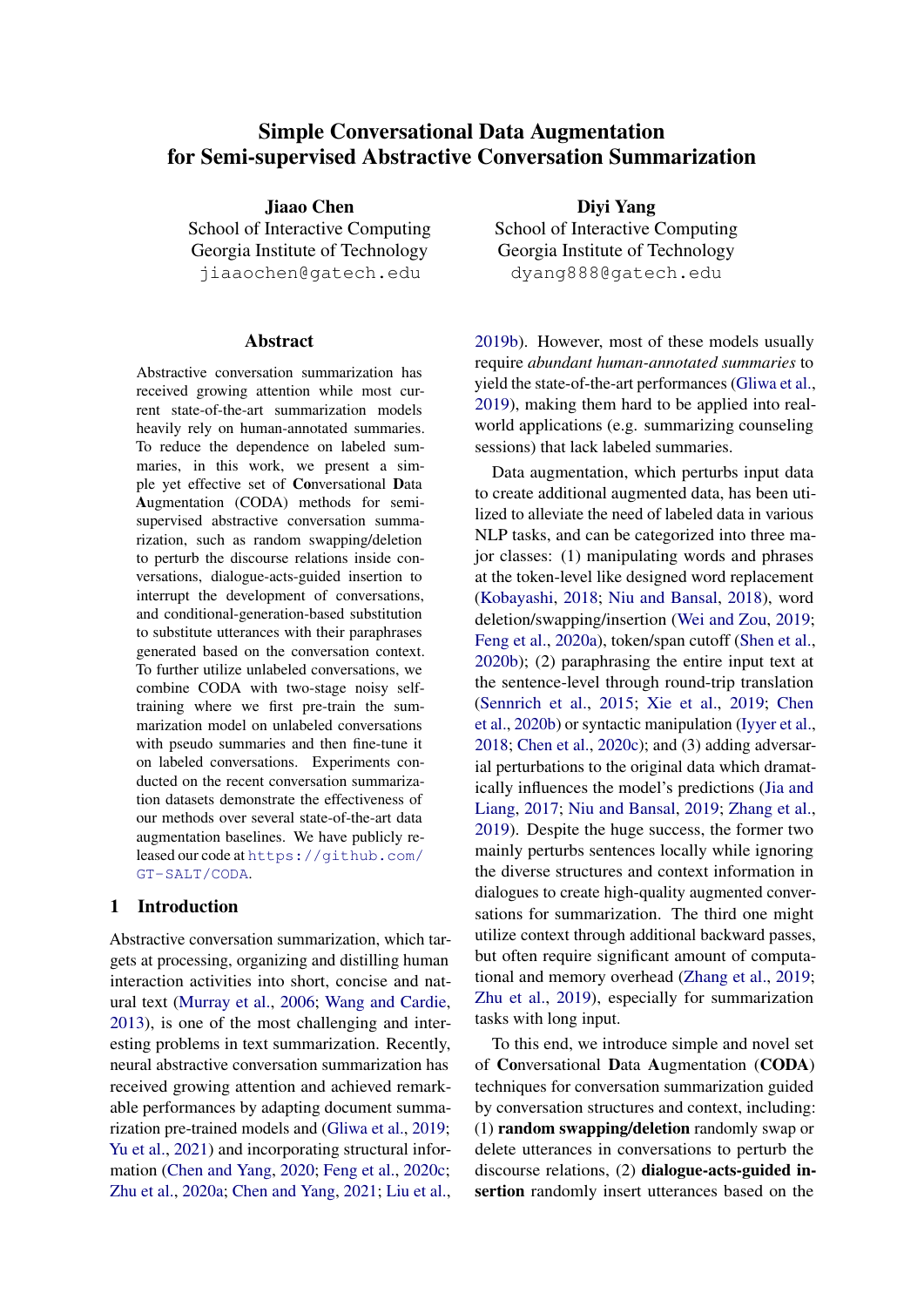<span id="page-1-0"></span>

Figure 1: Examples of utilizing different CODA strategies to augment the given conversation including (1) random Swapping/Deletion where last two utterances are swapped (top), (2) dialogue-acts-based Insertion where a backchannel utterance is inserted after the first utterance (middle), and (3) conditional-generation-based substitution where the first utterance is substituted with a model-generated one (bottom).

dialogue acts like self-talk, repeating utterance and back-channel [\(Allen and Core,](#page-8-7) [1997;](#page-8-7) [Sacks](#page-10-10) [et al.,](#page-10-10) [1978\)](#page-10-10) to interrupt the conversations, and (3) conditional-generation-based substitution randomly substitute utterances in conversations based on pre-trained utterance generation models conditioned on the conversation context. Examples for operations in CODA are shown in Figure [1.](#page-1-0) To further enhance the performance when labeled summaries are limited, we extend CODA to semisupervised settings, Semi-CODA, where we combine CODA with two-stage noisy self-training [\(Xie](#page-10-11) [et al.,](#page-10-11) [2020;](#page-10-11) [He et al.,](#page-9-4) [2020\)](#page-9-4) to utilize conversations without annotated summaries. Specifically, we repeat the process where we first generate pseudo summaries for unlabeled conversations with the base summarization model, then we pre-train a new model on pseudo data points and fine-tune the model on labeled conversations to form the updated summarization model. To sum up, our contributions are:

- We propose simple yet effective data augmentation techniques for conversation summarization by considering the structures and context of conversations.
- We introduce a semi-supervised conversation summarization framework by combing CODA and two-stage noisy self-training.
- We demonstrate the effectiveness of our proposed methods through extensive experiments on two conversation summarization datasets , SAMSum [\(Gliwa et al.,](#page-8-0) [2019\)](#page-8-0) and ADSC [\(Misra et al.,](#page-9-5) [2015\)](#page-9-5).

# 2 Related Work

## 2.1 Abstractive Conversation Summarization

Abstractive conversation summarization has received much attention recently. Other than directly apply document summarization models to conversational settings [\(Gliwa et al.,](#page-8-0) [2019\)](#page-8-0), models tailored for conversation are designed to achieve the state-of-the-art performances such as modeling conversations in a hierarchical way [\(Zhao et al.,](#page-11-2) [2019;](#page-11-2) [Zhu et al.,](#page-11-3) [2020b\)](#page-11-3). The rich structured information in conversations are also explored and leveraged such as dialogue acts [\(Goo and Chen,](#page-9-6) [2018\)](#page-9-6), key point/entity sequences [\(Liu et al.,](#page-9-7) [2019a;](#page-9-7) [Narayan](#page-10-12) [et al.,](#page-10-12) [2021\)](#page-10-12), topic segments [\(Liu et al.,](#page-9-8) [2019c;](#page-9-8) [Li](#page-9-9) [et al.,](#page-9-9) [2019\)](#page-9-9), stage developments [\(Chen and Yang,](#page-8-1) [2020\)](#page-8-1), discourse relations [\(Chen and Yang,](#page-8-3) [2021;](#page-8-3) [Feng et al.,](#page-8-8) [2020b\)](#page-8-8). External information like commonsense knowledge has also been incorporated to help understand the global conversation context as well [\(Feng et al.,](#page-8-2) [2020c\)](#page-8-2). However, current summarization models still heavily rely on abundant parallel data to achieve the state-of-the-art performances [\(Yu et al.,](#page-10-2) [2021\)](#page-10-2). Little work has focused on low-resourced settings where well-annotated summaries are limited or even unavailable. To fill this gap, in this work, we introduce a set of conversational data augmentation techniques to alleviate the dependence on labeled summaries.

# 2.2 Data Augmentation for NLP

Data augmentation is one of the most common approaches to mitigate the need for labeled data in various NLP tasks [\(Feng et al.,](#page-8-9) [2021\)](#page-8-9). The augmented data is usually generated by modify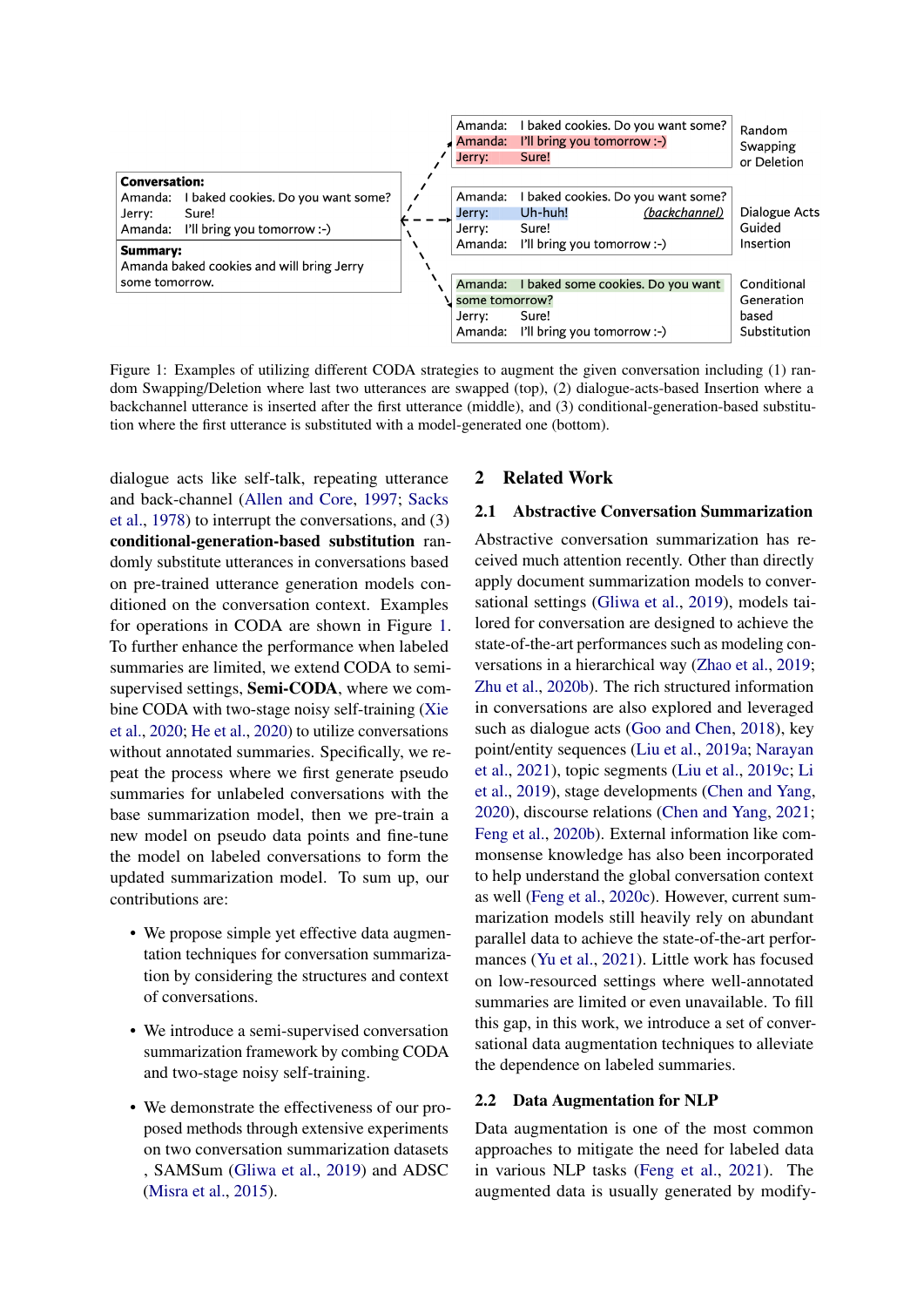ing existing data points through transformations while keeping the semantic meaning unaffected like designed word/synonym replacement [\(Kobayashi,](#page-9-1) [2018;](#page-9-1) [Niu and Bansal,](#page-10-3) [2018;](#page-10-3) [Kumar et al.,](#page-9-10) [2020\)](#page-9-10), word deletion/swapping/insertion [\(Wei and Zou,](#page-10-4) [2019\)](#page-10-4), token/span cutoff [\(Shen et al.,](#page-10-5) [2020b\)](#page-10-5), and paraphrasing through round-trip translation [\(Sen](#page-10-6)[nrich et al.,](#page-10-6) [2015;](#page-10-6) [Xie et al.,](#page-10-7) [2019;](#page-10-7) [Chen et al.,](#page-8-5) [2020b\)](#page-8-5). Even though they could be directly applied to conversation summarization settings, these prior techniques mainly modify the text *locally* and largely ignore the structure and context information in conversations to generate more effective and diverse augmented conversations. To this end, our CODA augmentation will perturb the conversation structures and substitute paraphrases by taking into account the conversation context.

#### 2.3 Semi-supervised Learning Methods

Semi-supervised learning methods can further reduce the dependency on labeled data and enhance the models by using large amounts of unlabeled data [\(Chapelle et al.,](#page-8-10) [2009;](#page-8-10) [Gururangan et al.,](#page-9-11) [2019;](#page-9-11) [Chen et al.,](#page-8-11) [2021\)](#page-8-11). Unlabeled data is usually incorporated through consistency training [\(Xie et al.,](#page-10-7) [2019;](#page-10-7) [Chen et al.,](#page-8-5) [2020b,](#page-8-5)[a\)](#page-8-12), co-training [\(Clark](#page-8-13) [et al.,](#page-8-13) [2018\)](#page-8-13), variational auto encoders [\(Gururangan](#page-9-11) [et al.,](#page-9-11) [2019;](#page-9-11) [Chen et al.,](#page-8-14) [2018;](#page-8-14) [Yang et al.,](#page-10-13) [2017\)](#page-10-13) or self-training [\(Scudder,](#page-10-14) [1965;](#page-10-14) [Riloff and Wiebe,](#page-10-15) [2003;](#page-10-15) [Xie et al.,](#page-10-11) [2020\)](#page-10-11). In this work, we focus on self-training, one of the most classic "pseudo-label" semi-supervised learning approaches [\(Yarowsky,](#page-10-16) [1995;](#page-10-16) [Riloff and Wiebe,](#page-10-15) [2003\)](#page-10-15). Self-training often iteratively incorporates unlabeled data by learning student models from pseudo labels assigned by teacher models. The teacher model could be the model trained on labeled data or the model from last iteration [\(Zhu and Goldberg,](#page-11-4) [2009\)](#page-11-4). Recent work showed that combining self-training with better noise/augmentation techniques to perturb the input space greatly improve the performances on classification tasks [\(Rasmus et al.,](#page-10-17) [2015;](#page-10-17) [Laine](#page-9-12) [and Aila,](#page-9-12) [2017;](#page-9-12) [Miyato et al.,](#page-9-13) [2019;](#page-9-13) [Xie et al.,](#page-10-11) [2020\)](#page-10-11). However, their impact on language generation tasks like summarization is largely underexplored because, unlike classification tasks, the the pseudo summaries might be quite complicated and very different from human-annotated labels [\(He et al.,](#page-9-4) [2020\)](#page-9-4). Inspired by these previous selftraining work, we will combine our CODA with the two-stage noisy self-training framework [\(He et al.,](#page-9-4) [2020\)](#page-9-4) for semi-supervised abstractive conversation summarization.

## 3 Methods on Semi-Supervised CODA

In order to generate more diverse and effective augmented data for conversation summarization and alleviate the reliance on human annotations, we propose a set of simple Conversational Data Augmentation (CODA) to perturb conversations based on the conversation structures and global context (Section [3.1\)](#page-2-0). We further introduce Semi-CODA under the self-training framework to utilize unlabeled conversations for semi-supervised conversation summarization (Section [3.2\)](#page-4-0).

# <span id="page-2-0"></span>3.1 CODA

For a given conversation  $c = \{u_0, ..., u_n\}$  with n utterances, CODA random performs one of the conversational perturbations described below to generate augmented conversation  $c'$  while preserving the semantic information of the global conversation.

Random Swapping or Deletion Utterances from different speakers in conversations usually follow Gricean Maxims [\(Dale and Reiter,](#page-8-15) [1995\)](#page-8-15) to achieve effective communication in social situations, which requires utterances to be related to each other orderly under the context of discourse [\(Murray et al.,](#page-10-0) [2006;](#page-10-0) [Qin et al.,](#page-10-18) [2017\)](#page-10-18). From the perspective of perturbing discourse relations to create augmented conversations [\(Gui et al.,](#page-9-14) [2021\)](#page-9-14), we introduce two simple operations to perturb the discourse relations: (1) random swapping, which breaks the discourse relations by randomly swapping two utterances in one conversation to messes up the logic chain of utterance, and (2) random deletion, which goes against the discourse requirement by randomly deleting  $K_r = \alpha_d \cdot n$  utterances to provide less information in the conversations, where n is the number of utterances in conversations and  $\alpha_d$  is a hyper-parameter to control the strength of the deleting perturbation, as shown in Figure [1.](#page-1-0) In practice, for one conversation  $c$ , we combine these two strategies by randomly choosing one of them to generate the augmented conversation  $c'$ .

Dialogue Acts Guided Insertion Unlike structured documents, conversations have unique characteristics of interruptions [\(Allen and Core,](#page-8-7) [1997\)](#page-8-7) such as repetitions, false-starts, reconfirmations, hesitations and backchanneling [\(Sacks et al.,](#page-10-10) [1978\)](#page-10-10), making it challenging for summarization models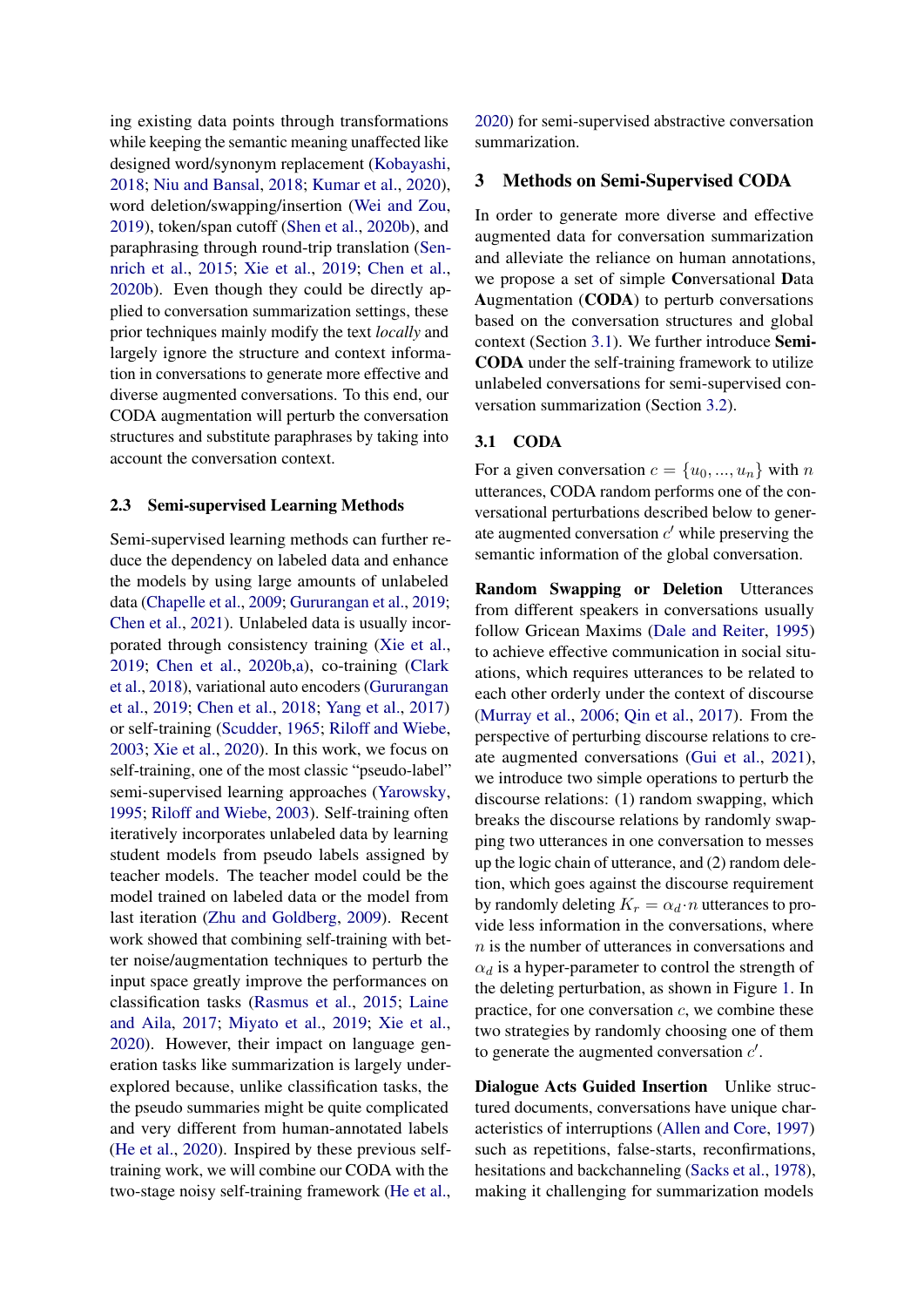<span id="page-3-0"></span>

Figure 2: The model architecture for the conditional-generation-based. The randomly shuffled unique tokens in the utterance  $u_i$  are prepended to the masked conversation  $c^{mask} = \{u_0, ..., u_{i-1}, u_i^{mask}, u_{i+1}, ..., u_n\}$  as input. A transformer-based sequence-to-sequence model is then applied to generate the corresponding utterance  $u$ .

to reason over conversations and extract key information. Inspired by these observations, we introduce a novel dialogue-acts-guided insertion to *interrupt* the conversations to generate augmented data. Specifically, for a given conversation c, we randomly insert repeated utterances or insert utterances whose dialogue acts [\(Juraf](#page-9-15)[sky and Shriberg,](#page-9-15) [1997\)](#page-9-15) are interruptions including acknowledge/backchannel (e.g., *"Uh-huh"*), response acknowledgement (e.g., *"Oh, okay"*), backchannel in question form (e.g., *"Is that right?"*), self-talk (e.g., *"What is the thing I am thinking of"*), or hedge (e.g., *"I don't know if I'm making any sense or not."*) to generate augmented  $c'$ , as shown in Figure [1](#page-1-0) where an utterance with backchannel act "*Uh-huh!*" is inserted.

For inserting repeated utterances, we randomly select  $K_r = \alpha_r \cdot n$  utterances from the input conversation and directly insert them back. For other types of dialogue-acts-guided insertion, we randomly insert  $K_d = \alpha_d \cdot n$  utterances sampled from a pre-defined utterance set to random positions in the input conversation. The pre-defined set consists of 8,000 utterances: (1) utterances with desired dialogue acts from a human annotated Switchboard corpus [\(Jurafsky and Shriberg,](#page-9-15) [1997\)](#page-9-15), and (2) utterances with desired dialogue acts from high confidence predictions using a state-of-the-art dialogue acts classifier [\(Raheja and Tetreault,](#page-10-19) [2019\)](#page-10-19) (with 82.9% accuracy on Switchboard corpus) on SAM-Sum corpus [\(Gliwa et al.,](#page-8-0) [2019\)](#page-8-0).

Conditional Generation based Substitution Paraphrasing has been effective as data augmentation on sentence-level tasks like sentence classification [\(Xie et al.,](#page-10-7) [2019;](#page-10-7) [Chen et al.,](#page-8-5) [2020b\)](#page-8-5) as it could generate sentences with similar semantic meaning but with different word choices. However, when it comes to utterances in a dialogue, simple paraphrasing techniques like round-trip translation [\(Sennrich et al.,](#page-10-6) [2015\)](#page-10-6) might not be able to capture the context information in conversation, leading to limited diversity and low quality in its augmented utterances. To this end, we propose a conditional generation based method to generate new utterances and substitute the original utterances. , with its architecture shown in Figure [2.](#page-3-0)

We first pre-train the conditional generation model  $\mathbf{g}(.;\theta)$  which could generate an utterance  $u_i$  with a masked conversation  $c^{mask}$  =  $\{u_0, ..., u_{i-1}, u_i^{mask}, u_{i+1}, ..., u_n\}$  and a prompt  $p_i$ as input. Specifically, during the pre-training stage, utterance  $u_i \in c$  is randomly sampled and substituted with  $\langle MASK \rangle$ . The unique tokens in  $u_i$  are then randomly shuffled to form the prompt  $p_i$ . We initialize the generation model  $\mathbf{g}(.;\theta)$  with BARTbase [\(Lewis et al.,](#page-9-16) [2020\)](#page-9-16), and prepend the prompt  $p_i$  to the masked conversation  $c^{mask}$  as input. The pre-training objective is:

$$
\mathcal{L} = -\sum \log P(u_i | \mathbf{g}(p_i, c^{mask}; \theta)) \quad (1)
$$

During the augmentation stage, for a random utterance  $u_i$  in c, we construct the  $c^{mask}$  and  $p_i$  in the same way as the pre-training stage. We employ the random sampling strategy with a tunable temperature  $\tau$  to generate  $u'_i$  and construct the augmented conversation  $c'$  by substituting  $u_i$  with  $u'_i$  in  $c; \tau$  is a hyper-parameter to control the diversities (higher temperature would result in more diverse generations while injecting more noise). In practice, we randomly substitute  $K_g = \alpha_g n$  utterances in c with generated utterances from  $\mathbf{g}(.;\theta)$ .

CODA for Conversation Summarization When training conversation summarization models  $f(.;\theta)$ , for any input conversation c with summary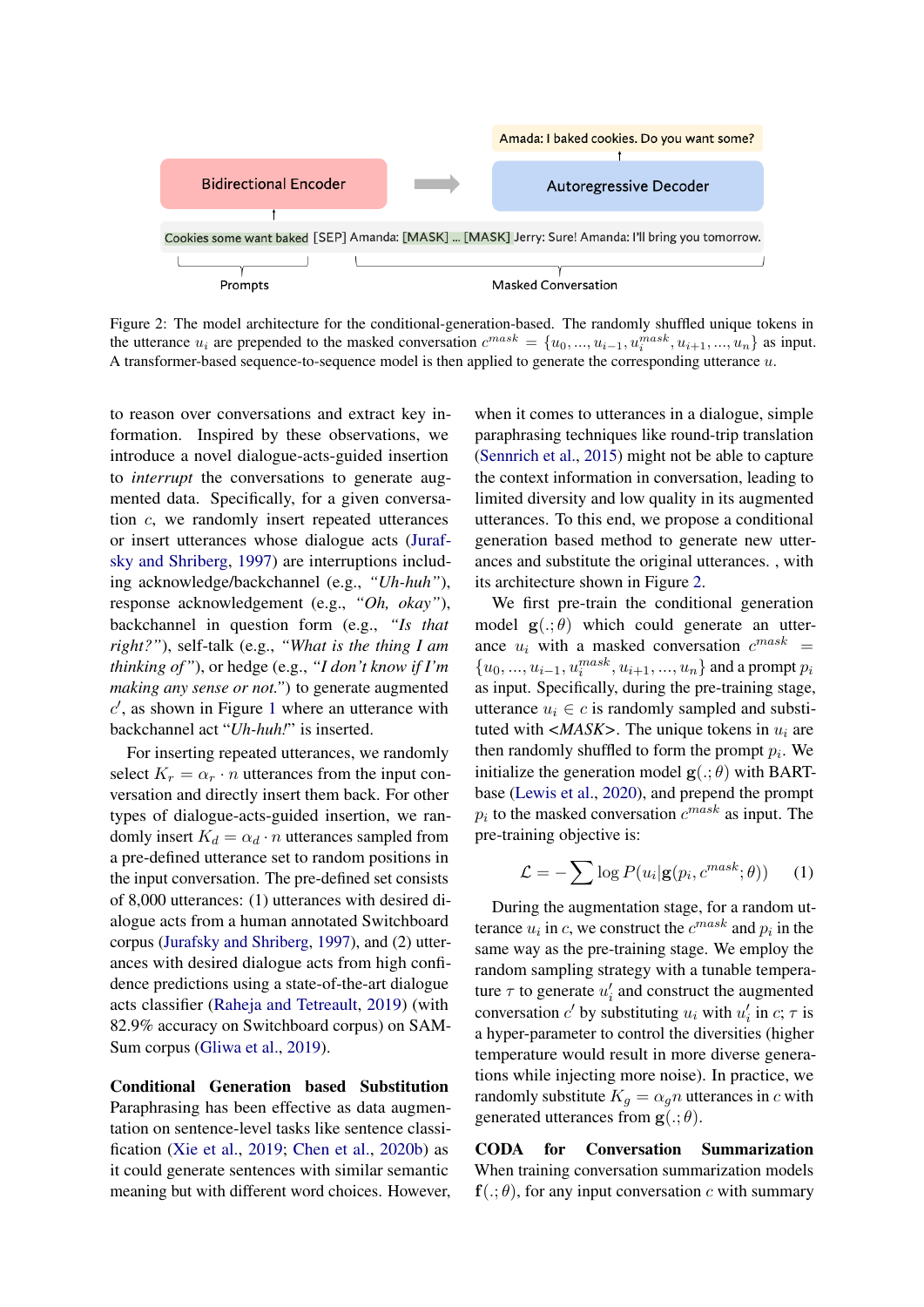<span id="page-4-3"></span>

| <b>Dataset</b> | <b>Split</b> | # Conv | # Users | # Turns | # Words (Conv) | # Words (Summary) |
|----------------|--------------|--------|---------|---------|----------------|-------------------|
| SAMSum         | Full Train   | 14732  | 2.40    | 11.17   | 83.90          | 20.35             |
|                | Unlabeled    | 7366   | 2.41    | 11.57   | 84.93          | -                 |
|                | Val          | 818    | 2.39    | 10.83   | 83.26          | 20.14             |
|                | Test         | 819    | 2.36    | 11.25   | 83.87          | 20.43             |
| ADSC           | Full         | 45     | 2.00    | 7.51    | 672.00         | 150.75            |

Table 1: Statistics of SAMSum (daily chat) and ADSC (debate) datasets, including the total number of conversations (# Conv), the average number of participants (# Users), the number of turns, the number of words in conversations and summaries per data point.

<span id="page-4-1"></span>Algorithm 1 Semi-supervised CODA

**Input** Labeled conversations  $C^l = \{(c_i^l, s_i^l)\}_{i=1:n}$ , unlabeled Conversations  $C^u = \{(c_i^u)\}_{i=1:m}$ , maximum iteration K

**Output** Conversation summarization model  $f(.)$ 

- 1: Train a base model  $f(.)$  on  $C<sup>l</sup>$  with CODA
- 2: for  $t = 1, ..., K$  do
- 3: Predict pseudo summaries for  $C^u$  with  $f(.)$ without CODA perturbations
- 4: Pre-train a new model  $f(.)$  on  $C^u$  with CODA perturbations
- 5: Fine-tune  $f(.)$  on  $C^l$  with CODA
- 6: end for

 $s$  in the training set  $C$ , we randomly choose and perform one of the above augmentations to generate  $c'$  in each epoch. The objective is:

$$
\mathcal{L} = -\mathbb{E}_{(c,s)\sim C} \mathbb{E}_{c'\sim\text{CDA}(c)} \log P(s|\mathbf{f}(c';\theta))
$$
\n(2)

Note that our introduced CODA augmentation techniques can also be combined and performed in a sequential manner. CODA is agnostic to any conversation summarization models. In this work, we utilize the state-of-the-art summarization model, BART [\(Lewis et al.,](#page-9-16) [2020\)](#page-9-16), as our base model.

#### <span id="page-4-0"></span>3.2 Semi-supervised CODA

To further improve the performance of learning with limited annotated conversations, we combine CODA with two-stage noisy self-training framework [\(Xie et al.,](#page-10-11) [2020;](#page-10-11) [He et al.,](#page-9-4) [2020\)](#page-9-4) for utilizing unlabeled conversations. The semi-supervised CODA algorithm is shown in Algorithm [1.](#page-4-1)

Specifically, for a parallel conversation dataset  $C^l = \{(c_i^l, s_i^l)\}_{i=1:n}$  where  $c_i^l$  is the conversation and  $s_i^l$  is the annotated summary, and a large unlabeled dataset  $C^u = \{(c_i^u)\}_{i=1:m}$ , where  $m >> n$ . In semi-CODA, a teacher conversation summarization model  $f(.;\theta^*)$  is first trained on  $C^l$  where

CODA perturbations are utilized to inject noise. Then semi-CODA iteratively (1) apply the teacher model  $f(.;\theta^*)$  to predict pseudo summaries on unlabeled conversations  $C<sup>u</sup>$  without any noise injected, (2) pre-train a new summarization model  $f(.;\theta)$  on  $C^u$  with CODA being applied, (3) finetune  $f(.;\theta)$  on labeled data  $C^l$  with CODA being applied and update the teacher model  $f(.; \theta^*)$ . The objective function of semi-CODA for annotated conversation is the same as Equation [2,](#page-4-2) while the objective function for unlabeled conversation is:

$$
\mathcal{L}_u = -\mathbb{E}_{c \sim C^u} \mathbb{E}_{c' \sim \text{CDA}(c)} \log P(\mathbf{f}(c; \theta^*) | \mathbf{f}(c'; \theta))
$$
\n(3)

Here,  $\theta^*$  is the parameter from the teacher model (from last iteration) and fixed within the current iteration. In practice, after step (1) in semi-CODA, we apply BERT-score [\(Zhang\\* et al.,](#page-10-20) [2020\)](#page-10-20) to calculate the semantic relevance between generated summaries and the unlabeled conversation, and select a subset of  $C<sup>u</sup>$  with the BERT-score higher than a threshold  $T$  for the following steps.

#### <span id="page-4-2"></span>4 Experiments

#### 4.1 Datasets

To demonstrate the effectiveness of our CODA methods on a human-annotated dialogue dataset, we chose SAMSum [\(Gliwa et al.,](#page-8-0) [2019\)](#page-8-0) that contains open-domain daily-chat conversations such as arranging meetings, planning travels and chitchat. We use the original validation and test set as our validation and test set. To construct a lowresourced setting, we randomly selected 1% (147) and 5% (735) conversations in the original training set as our training set, and 50% conversations (7366) as unlabeled conversation. We also evaluated the generalizability of our methods on Argumentative Dialogue Summary Corpus (ADSC) [\(Misra et al.,](#page-9-5) [2015\)](#page-9-5) about summarizing debates. The data statics are shown in the Table [1.](#page-4-3) During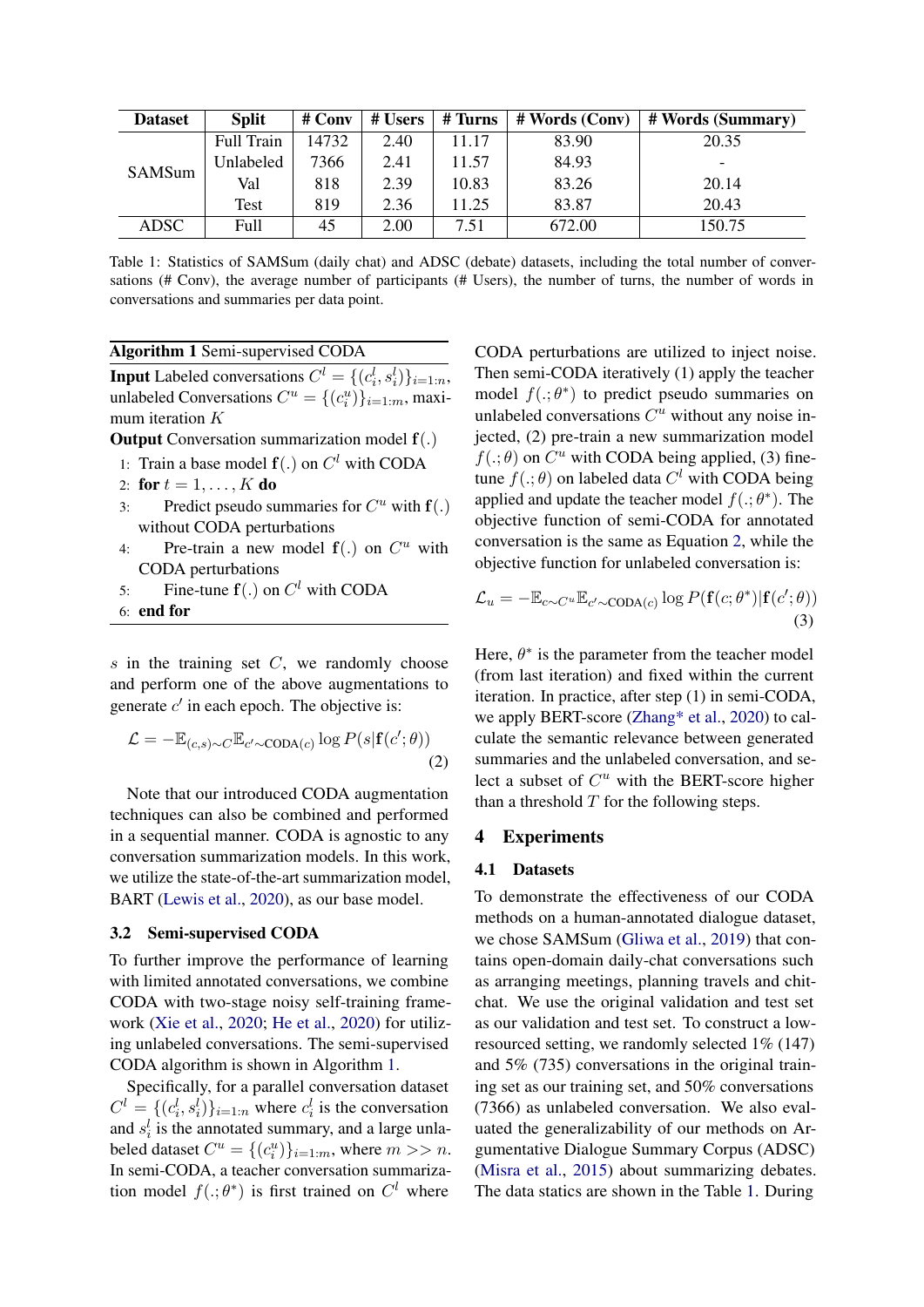<span id="page-5-3"></span>

| <b>Model</b>                              | <b>Unlabeled</b> | <b>ROUGE-1</b>     |       |                       | <b>ROUGE-2</b> |       |       | <b>ROUGE-L</b> |       |                       |
|-------------------------------------------|------------------|--------------------|-------|-----------------------|----------------|-------|-------|----------------|-------|-----------------------|
|                                           | Data             | F                  | P     | $\overline{\text{R}}$ | F              | P     | R     | F              | P     | $\overline{\text{R}}$ |
| <b>BART-base</b>                          | no               | 41.00              | 52.34 | 36.35                 | 17.18          | 22.77 | 15.29 | 37.70          | 48.21 | 33.43                 |
| AdaptSum                                  | no               | 40.88              | 52.48 | 35.13                 | 16.75          | 22.08 | 14.35 | 36.44          | 46.53 | 32.51                 |
| <b>Token Cutoff</b>                       | no               | $41.\overline{49}$ | 51.18 | 37.60                 | 16.78          | 21.43 | 15.24 | 37.86          | 48.76 | 34.31                 |
| Span Cutoff                               | no               | 41.32              | 51.05 | 37.62                 | 16.88          | 22.81 | 15.39 | 37.77          | 47.73 | 33.57                 |
| Round-trip Translation                    | no               | 41.38              | 52.91 | 36.17                 | 17.02          | 22.35 | 15.29 | 37.92          | 49.47 | 33.08                 |
| Ran. Swapping/Deletion†                   | no               | 41.53              | 51.71 | 37.46                 | 17.20          | 22.28 | 15.45 | 38.26          | 47.45 | 34.34                 |
| Dia. Insertion <sup>+</sup>               | no               | 41.34              | 50.09 | 38.34                 | 17.09          | 21.32 | 15.77 | 38.48          | 46.47 | 35.50                 |
| Cond. Substitution <sup>+</sup>           | no               | 41.95              | 51.58 | 38.24                 | 17.21          | 22.04 | 15.65 | 38.38          | 47.41 | 34.99                 |
| CODA <sup>+</sup>                         | no               | 42.16              | 52.18 | 38.14                 | 17.82          | 22.84 | 16.19 | 38.89          | 48.16 | 35.19                 |
| Semi. Token Cutoff                        | yes              | 43.25              | 49.23 | 41.52                 | 18.13          | 21.27 | 17.55 | 39.89          | 45.49 | 38.27                 |
| Semi. Span Cutoff                         | yes              | 43.20              | 49.20 | 41.35                 | 18.22          | 21.56 | 17.56 | 40.32          | 46.00 | 38.59                 |
| Semi. Round-trip Translation              | yes              | 43.49              | 50.53 | 41.01                 | 18.70          | 22.52 | 17.60 | 40.37          | 46.95 | 38.05                 |
| Semi. Ran. Swapping/Deletion <sup>†</sup> | yes              | 43.73              | 50.55 | 41.23                 | 18.72          | 21.94 | 17.81 | 40.68          | 46.98 | 38.68                 |
| Semi. Dia. Insertion <sup>+</sup>         | yes              | 43.37              | 49.95 | 41.14                 | 18.56          | 21.74 | 17.31 | 40.29          | 46.38 | 38.26                 |
| Semi. Cond. Substitution <sup>†</sup>     | yes              | 43.83              | 49.97 | 41.97                 | 18.87          | 22.05 | 18.27 | 40.88          | 46.58 | 39.17                 |
| Semi-CODA <sup>+</sup>                    | yes              | 44.34              | 50.67 | 42.32                 | 19.22          | 22.33 | 18.69 | 41.16          | 47.03 | 39.32                 |

Table 2: ROUGE-1, ROUGE-2 and ROUGE-L scores for different methods on the SAMSum Corpus test set with 1% (147) conversations where summaries are used for training. † means our methods.

pre-processing, we separate every utterance in conversations with a special separator ("</s>>>>>") and truncate the input conversation into 800 tokens.

# 4.2 Baselines

We compared CODA with several state-of-the-art augmentation techniques and baselines:

- **BART** [\(Lewis et al.,](#page-9-16) [2020\)](#page-9-16) is the state-of-theart pre-trained models for summarization. We used BART-base  $<sup>1</sup>$  $<sup>1</sup>$  $<sup>1</sup>$  as our base model for all</sup> the methods. We also tested AdaptSum [\(Yu](#page-10-2) [et al.,](#page-10-2) [2021\)](#page-10-2) by initializing the summarization model with BART-base pre-trained on XSUM [\(Narayan et al.,](#page-10-21) [2018\)](#page-10-21) summarization task.
- Token Cutoff [\(Wei and Zou,](#page-10-4) [2019;](#page-10-4) [Shen](#page-10-22) [et al.,](#page-10-22) [2020a\)](#page-10-22) randomly removes tokens from the input to create perturbed conversation.
- Span Cutoff [\(Shen et al.,](#page-10-22) [2020a\)](#page-10-22) randomly eases a contiguous span of text in conversations to lead to harder perturbed conversation.
- Round-trip Translation [\(Xie et al.,](#page-10-7) [2019;](#page-10-7) [Chen et al.,](#page-8-5) [2020b\)](#page-8-5) generate paraphrases by first translating them to an intermediate language like Romance and then translating them back. This work utilized pre-trained Marian translation model  $2$  to generate paraphrases.

<span id="page-5-4"></span>

Figure 3: The average ranking every method receives from human evaluation (lower is better).

## 4.3 Model Settings

For the dialogue acts classifier, we directly followed the settings in [Raheja and Tetreault](#page-10-19) [\(2019\)](#page-10-19) and applied the trained classifier to predict dialogue acts of utterances in SAMSum corpus. We initialized our conditional generation model with BARTbase [\(Lewis et al.,](#page-9-16) [2020\)](#page-9-16) and trained the model on SAMSum corpus. During augmentation, the sampling temperature is 0.7.  $\alpha$  in CODA was selected from {0.1, 0.2, 0.3, 0.5}. We utilized RoBERTalarge  $3$  to initialize the BERT-score (rescale with baseline) [\(Zhang\\* et al.,](#page-10-20) [2020\)](#page-10-20) and set the filtering threshold  $T = 0.25$ . The maximum iteration for semi-CODA was set 5. For all the methods, we used BART-base to initialize the conversation summarization model. During training, we used a batch size of 12 for 10 iterations with a 3e-5 learning rate. We used Adam optimizer with momentum

<span id="page-5-0"></span><sup>1</sup>[https://huggingface.co/transformers/](https://huggingface.co/transformers/model_doc/bart.html) [model\\_doc/bart.html](https://huggingface.co/transformers/model_doc/bart.html)

<span id="page-5-1"></span><sup>2</sup>[https://huggingface.co/transformers/](https://huggingface.co/transformers/model_doc/marian.html) [model\\_doc/marian.html](https://huggingface.co/transformers/model_doc/marian.html)

<span id="page-5-2"></span><sup>3</sup>[https://github.com/Tiiiger/bert\\_score](https://github.com/Tiiiger/bert_score)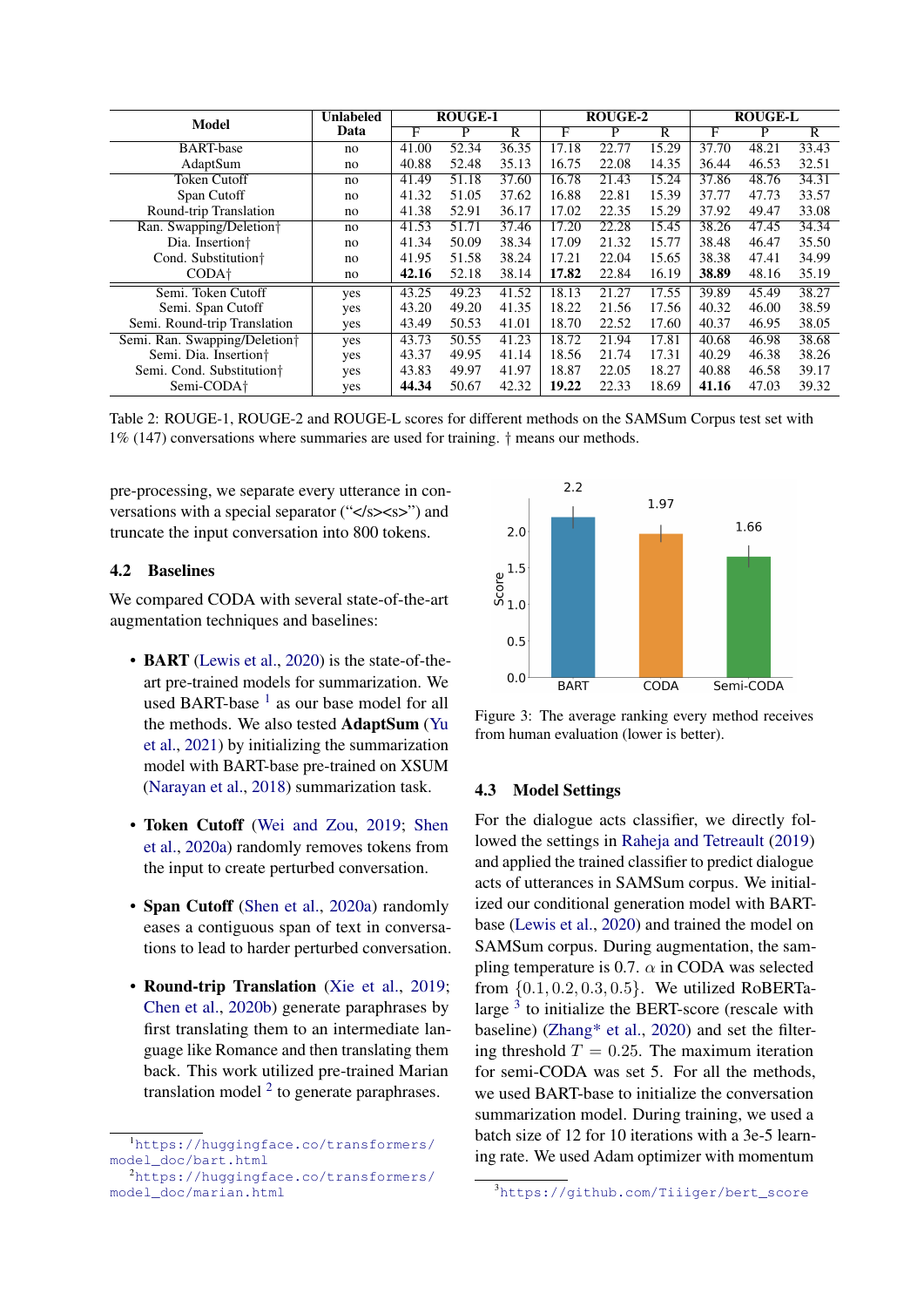<span id="page-6-1"></span>

| Model                                     | <b>Unlabeled</b> |       | <b>ROUGE-1</b> |                       | ROUGE-2 |       |       | <b>ROUGE-L</b>    |       |       |
|-------------------------------------------|------------------|-------|----------------|-----------------------|---------|-------|-------|-------------------|-------|-------|
|                                           | Data             | F     | P              | $\overline{\text{R}}$ | F       | P     | R     | F                 | P     | R     |
| <b>BART-base</b>                          | no               | 44.56 | 53.47          | 41.14                 | 19.90   | 23.97 | 18.69 | 41.29             | 48.96 | 38.39 |
| AdaptSum                                  | no               | 44.60 | 54.01          | 40.62                 | 19.88   | 24.02 | 18.32 | 41.38             | 48.73 | 38.68 |
| <b>Token Cutoff</b>                       | no               | 43.98 | 52.84          | 40.57                 | 19.77   | 24.46 | 18.33 | $\overline{40.5}$ | 48.62 | 37.42 |
| Span Cutoff                               | no               | 44.73 | 51.24          | 42.69                 | 20.01   | 23.38 | 19.07 | 40.74             | 47.69 | 38.76 |
| Round-trip Translation                    | no               | 44.63 | 53.55          | 41.16                 | 19.72   | 24.03 | 18.33 | 40.98             | 48.61 | 38.04 |
| Ran. Swapping/Deletion†                   | no               | 45.14 | 52.2           | 42.53                 | 20.3    | 24.11 | 19.18 | 41.54             | 48.03 | 39.18 |
| Dia. Insertion <sup>+</sup>               | no               | 44.72 | 52.68          | 41.38                 | 19.78   | 23.89 | 18.87 | 41.38             | 48.73 | 38.92 |
| Cond. Substitution <sup>+</sup>           | no               | 44.69 | 53.11          | 41.05                 | 20.10   | 24.91 | 19.03 | 41.69             | 49.44 | 38.32 |
| CODA <sup>+</sup>                         | no               | 45.23 | 52.89          | 42.59                 | 20.42   | 24.76 | 19.51 | 42.02             | 49.02 | 39.23 |
| Semi. Token Cutoff                        | yes              | 45.32 | 51.80          | 43.05                 | 20.31   | 23.79 | 19.34 | 41.77             | 47.78 | 39.71 |
| Semi. Span Cutoff                         | yes              | 45.37 | 52.02          | 43.19                 | 20.38   | 24.06 | 19.52 | 42.03             | 48.24 | 40.08 |
| Semi. Round-trip Translation              | yes              | 45.4  | 53.14          | 42.52                 | 20.35   | 24.57 | 19.02 | 42.13             | 49.34 | 39.46 |
| Semi. Ran. Swapping/Deletion <sup>†</sup> | yes              | 45.78 | 51.67          | 44.02                 | 21.08   | 24.41 | 20.28 | 42.81             | 48.35 | 41.15 |
| Semi. Dia. Insertion <sup>+</sup>         | yes              | 45.46 | 53.26          | 42.68                 | 20.43   | 24.62 | 19.01 | 42.25             | 48.26 | 40.33 |
| Semi. Cond. Substitution <sup>†</sup>     | yes              | 45.86 | 52.11          | 43.84                 | 20.52   | 23.93 | 19.68 | 42.51             | 48.28 | 40.67 |
| Semi-CODA <sup>+</sup>                    | yes              | 46.21 | 52.86          | 44.09                 | 21.02   | 24.73 | 20.12 | 42.85             | 48.86 | 41.07 |

Table 3: ROUGE-1, ROUGE-2 and ROUGE-L scores for different methods on the SAMSum Corpus test set where 5% (735) conversations with summaries are used for training. † means our methods.

<span id="page-6-2"></span>

| Model                               | <b>ROUGE-1</b> |       |                         | ROUGE-2 |       |                         | <b>ROUGE-L</b> |       |                |
|-------------------------------------|----------------|-------|-------------------------|---------|-------|-------------------------|----------------|-------|----------------|
|                                     | F              |       | $\overline{\mathsf{R}}$ | F       | P     | $\overline{\mathsf{R}}$ | F              | P     | $\overline{R}$ |
| <b>BART-base</b>                    | 49.1           | 54.38 | 48.42                   | 24.29   | 27.46 | 24.08                   | 45.76          | 50.68 | 45.15          |
| Token Cutoff                        | 49.16          | 54.34 | 48.57                   | 24.09   | 27.25 | 23.98                   | 45.73          | 50.55 | 45.22          |
| Span Cutoff                         | 49.52          | 54.77 | 49.15                   | 24.38   | 27.75 | 23.78                   | 46.01          | 50.85 | 45.75          |
| Round-trip Translation              | 49.50          | 54.18 | 49.23                   | 24.22   | 27.11 | 24.13                   | 46.06          | 50.44 | 45.82          |
| Ran. Swapping/Deletion <sup>+</sup> | 49.74          | 54.72 | 49.3                    | 24.6    | 27.65 | 24.56                   | 46.27          | 50.89 | 45.99          |
| Dia. Insertion <sup>+</sup>         | 49.61          | 54.88 | 48.52                   | 24.54   | 27.63 | 24.43                   | 46.18          | 50.65 | 45.38          |
| Cond. Substitution <sup>†</sup>     | 49.66          | 55.00 | 48.86                   | 24.41   | 27.57 | 24.07                   | 46.25          | 51.20 | 45.56          |
| CODA <sup>+</sup>                   | 50.08          | 55.18 | 49.45                   | 24.62   | 27.68 | 24.55                   | 46.89          | 51.27 | 46.03          |

Table 4: ROUGE-1, ROUGE-2 and ROUGE-L scores for different methods on the SAMSum Corpus test set where all (14732) the conversations with summaries are used for training. † means our methods.

<span id="page-6-3"></span>

| Model                  | Ulbl. | $R-1$ | $R-2$ | $R-I$ |
|------------------------|-------|-------|-------|-------|
| <b>BART-base</b>       | no    | 23.74 | 4.99  | 22.21 |
| <b>Token Cutoff</b>    | no    | 24.28 | 5.03  | 22.17 |
| Span Cutoff            | no    | 24.46 | 5.12  | 22.35 |
| Round-trip Translation | no    | 23.34 | 4.74  | 21.41 |
| CODA <sup>+</sup>      | no    | 26.35 | 5.49  | 23.98 |
| <b>Token Cutoff</b>    | yes   | 26.94 | 5.57  | 24.73 |
| Span Cutoff            | yes   | 27.01 | 5.88  | 25.32 |
| Round-trip Translation | yes   | 24.87 | 4.77  | 22.02 |
| Semi-CODA <sup>+</sup> | yes   | 28.97 | 6.99  | 27.00 |

Table 5: ROUGE scores for different methods on the out-of-domain ADSC Corpus where 1% (147) labeled conversations in SAMSum are used for training.

 $\beta_1 = 0.9, \beta_2 = 0.998$ . During the decoding stage, we used beam search with a beam size of 4.

# 4.4 Results

Using Limited Labeled Summaries We varied the number of conversations with summaries for training in both fully-supervised and semisupervised settings. The ROUGE scores using the *rouge* package <sup>[4](#page-6-0)</sup>, were shown in Table [2](#page-5-3) (1% (147)

labeled data was used) and Table [3](#page-6-1) (5% (735) labeled data was used). Compared to *BART-base* by pre-training on a news summarization corpus XSUM [\(Narayan et al.,](#page-10-21) [2018\)](#page-10-21), AdaptSum [\(Yu](#page-10-2) [et al.,](#page-10-2) [2021\)](#page-10-2) shows similar performances, probably due to the large differences between news and daily chats. When applying *Cutoff* based augmentations or *Round-trip Translations* to generate new conversations, performances boosted compared to *BART-base* as more data was used in the training. Through perturbing conversation structures to generate harder conversations via randomly swapping/deleting utterances and inserting interruption utterances, *Random Swapping/Deletion* and *Dialogue-acts-guided Insertion* outperformed the baseline augmentation methods. Substituting utterances with more context-aware paraphrases from *Conditional-generation-based Substitution* also consistently improved *Round-trip Translations*. By combining all the conversational augmentation techniques, *CODA* achieved the best scores (e.g., with an increase of 2.8% on ROUGE-1, 3.7% on ROUGE-2 and 3.2% on ROUGE-L compared to

<span id="page-6-0"></span><sup>4</sup><https://github.com/pltrdy/rouge>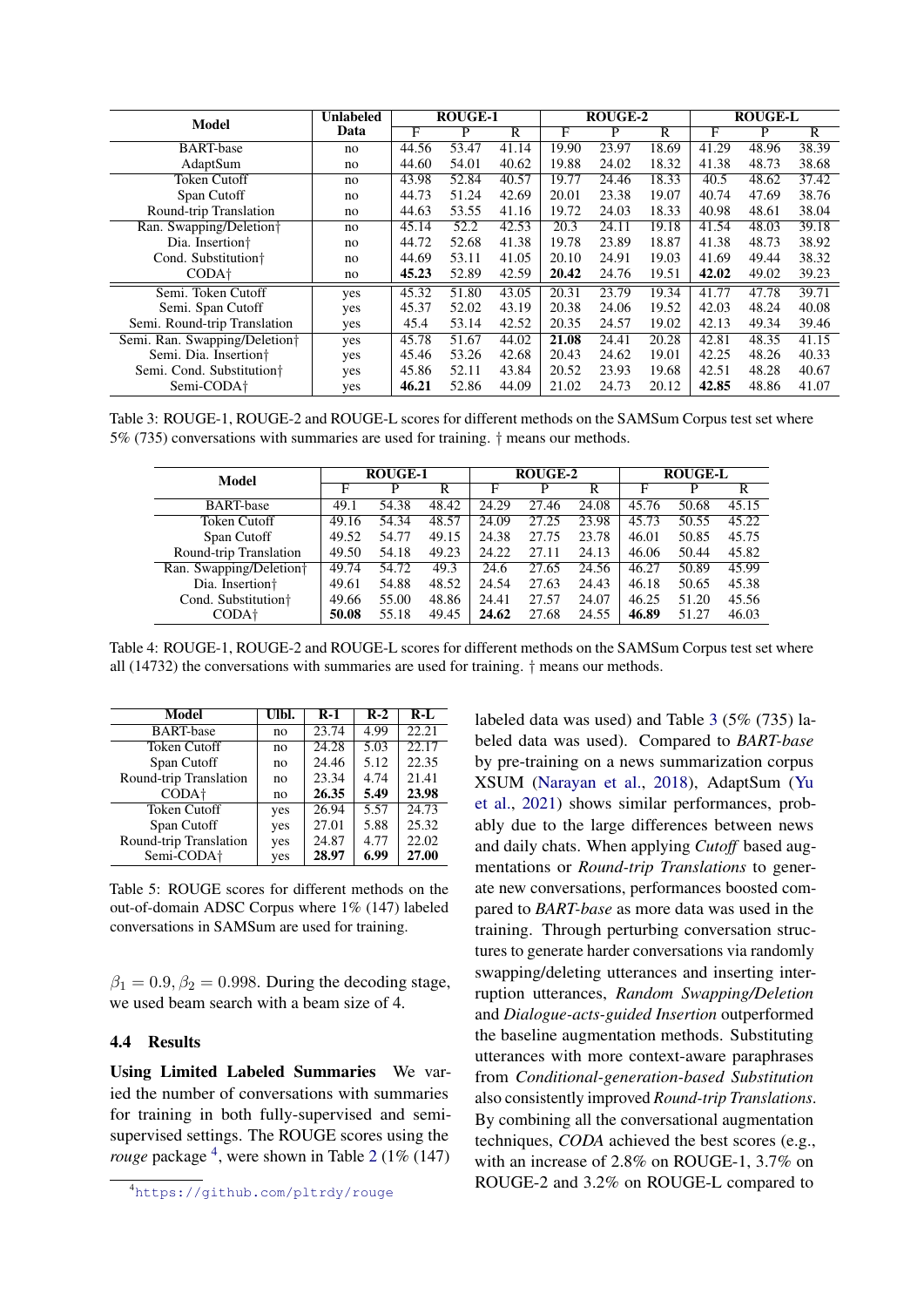*BART-base* when 1% labeled data was used).

After incorporating unlabeled conversations through two-stage noisy self-training framework, all the augmentation methods showed large performance improvements over our base model *BART*. Compared to previous state-of-the-art data augmentations (*Cutoff* and *Round-trip Translation*), our proposed conversational augmentation techniques worked better when combined with noisy self-training as they could provide more effective perturbations. Consistently, our *Semi-CODA* achieved the significantly better performances especially when there are less labeled data (e.g., with an increase of 8.1% on ROUGE-1, 11.9% on ROUGE-2 and 9.2% on ROUGE-L compared to *BART-base* when 1% labeled data was used).

Using All Labeled Summaries Table [4](#page-6-2) summarized performances on the full setting where all the labeled data was utilized for training. *CODA* still showed performance gains compared to all baselines, suggesting that our proposed conversational data augmentation methods work well for conversation summarization even when a large number of labeled conversations is available for training.

Human Evaluation We conducted human annotations to evaluate summaries generated by different models trained with  $1\%$  (147) conversations from SAMSum. Specifically, we asked annota-tors from Amazon Mechanical Turk <sup>[5](#page-7-0)</sup> to rank summaries via a 1 (the most preferred) to 3 (the least preferred) scale, generated from *BART*, *CODA* and *Semi-CODA* for randomly sampled 150 conversations. Workers were paid 0.15\$ for each ranking task. Every summary triples were ranked by three workers. The rank for every summary was aggregated by majority voting. The Intra-Class Correlation (*ICC1k*) was 0.561, indicating moderate agreement [\(Koo and Li,](#page-9-17) [2016\)](#page-9-17)). As shown in Figure [3,](#page-5-4) our *CODA* and *Semi-CODA* received lower average rankings, which further demonstrated the effectiveness of CODA and Semi-CODA.

Out-of-domain Evaluation We then directly evaluated models trained with 1% (147) conversations with summaries from SAMSum on the debate summarization dataset ADSC [\(Misra et al.,](#page-9-5) [2015\)](#page-9-5), to investigate the generalization abilities brought by different augmentation methods and unlabeled conversations. As shown in Table [5,](#page-6-3) consistent with in-domain evaluations, our introduced *CODA*

<span id="page-7-1"></span>

| <b>Model</b>     | $R-1$ | $R-2$ | $R-I$ |
|------------------|-------|-------|-------|
| <b>BART-base</b> | 41.00 | 17.18 | 37.70 |
| Iteration 0      | 42.16 | 17.82 | 38.89 |
| Iteration 1      | 42.32 | 18.22 | 39.54 |
| Iteration 2      | 43.89 | 18.86 | 40.68 |
| Iteration 3      | 44.34 | 19.22 | 41.16 |
| Iteration 4      | 43.97 | 18.79 | 40.82 |

Table 6: ROUGE scores for different iterations in Semi-CODA on the SAMSum Corpus test set where 1% (147) labeled conversations are used for training.

<span id="page-7-2"></span>

| Model            | $R-1$ | $R-2$ | $R-I$ |
|------------------|-------|-------|-------|
| <b>BART-base</b> | 41.00 | 17.18 | 37.70 |
| Jointly-training | 42.36 | 17.29 | 38.58 |
| Two-stage        | 44.34 | 19.22 | 41.16 |

Table 7: ROUGE scores for different training strategies in Semi-CODA on the SAMSum Corpus test set where 1% (147) labeled conversations are used for training.

and *Semi-CODA* achieved significantly better outof-domain ROUGE scores than all the baselines, demonstrating the effectiveness of our designed conversational augmentation methods and the ways to incorporate unlabeled conversations.

## 4.5 Ablation Studies

Number of Iterations in Semi-CODA Here we showed the effects of iterative training in Semi-CODA. For all the iterations in Semi-CODA, we adopted the same hyperparameters. As shown in Table [6,](#page-7-1) ROUGE scores kept improving and achieved the best performance at iteration 3, and then started to converge. This indicates the effectiveness of iterative training in Semi-CODA by continually updating the teacher model to generate better pseudo summaries.

Two-stage Self-training vs. Joint Self-training One alternative in self-training is to merge the labeled conversation and conversations with pseudo summaries and train new models on them *jointly* [\(Edunov et al.,](#page-8-16) [2018\)](#page-8-16). We compared our *two-stage* training strategy in Semi-CODA with the *jointlytraining* with the same set of hyperparameters in Table [7.](#page-7-2) We found that *two-stage* training outperformed *jointly training*, indicating that our twostage strategy in *Semi-CODA* could effectively mitigate the noise from pseudo summaries.

<span id="page-7-0"></span><sup>5</sup><https://www.mturk.com/>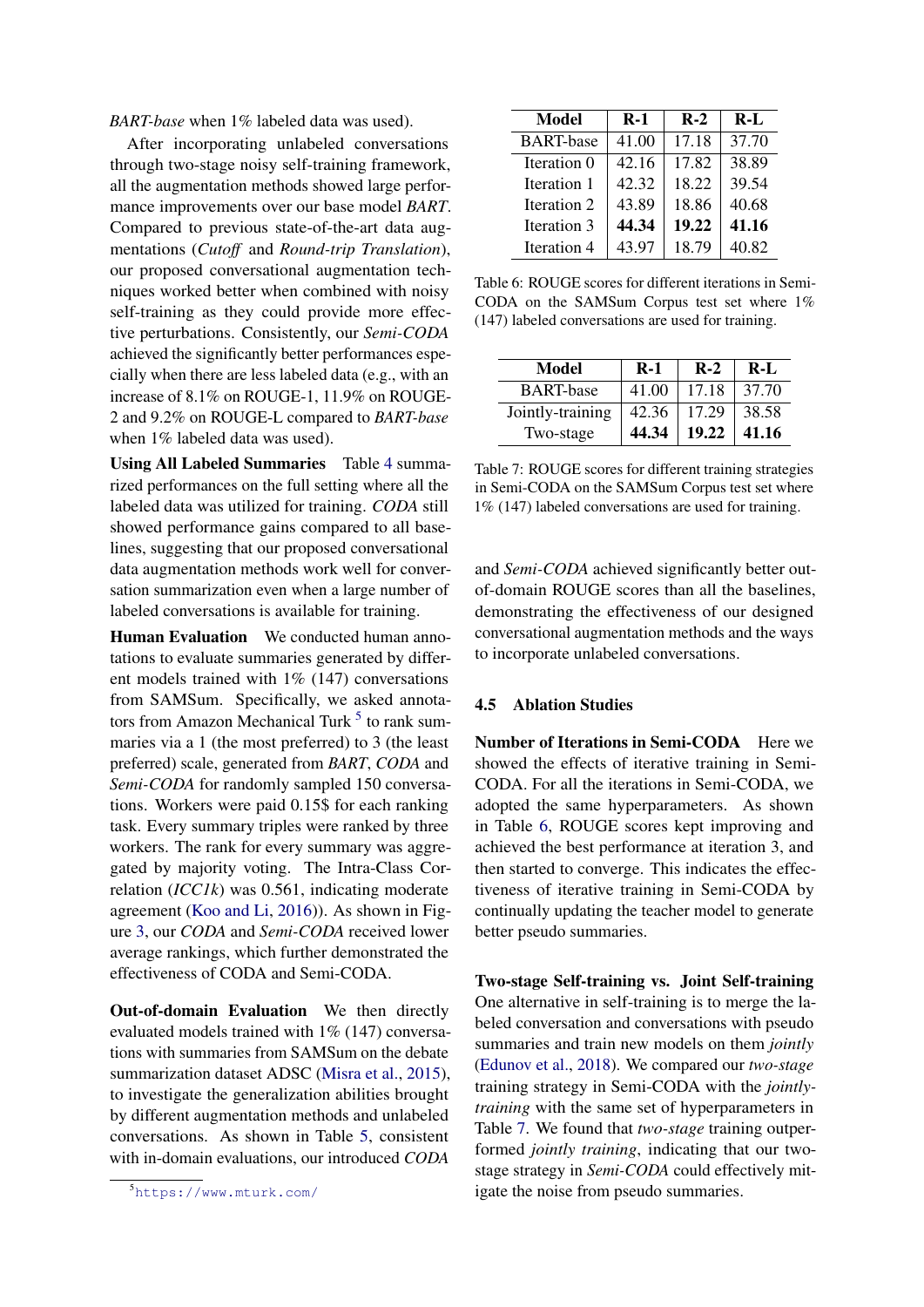# 5 Conclusion

In this work, we introduced a simple yet effective set of conversational data augmentation methods CODA, for improving conversation summarization in low-resourced settings. To further utilize unlabeled conversations, we proposed Semi-CODA that utilizes a two-stage noisy self-training framework. Experiments on both in-domain and out-ofdomain evaluations demonstrated that our CODA augmented conversations better compared to previous state-of-the-art augmentation methods. In the future, we plan to examine diverse conversation structures for conversation augmentation and work on zero-shot conversation summarization tasks.

# Acknowledgements

We would like to thank the anonymous reviewers and the members of Georgia Tech SALT Lab for their feedback. This work is supported in part by grants from Cisco and Amazon.

# References

- <span id="page-8-7"></span>James Allen and Mark Core. 1997. Draft of DAMSL: Dialog act markup in several layers. Unpublished manuscript.
- <span id="page-8-10"></span>O. Chapelle, B. Scholkopf, and Eds A. Zien. 2009. Semi-supervised learning (chapelle, o. et al., eds.; 2006) [book reviews]. *IEEE Transactions on Neural Networks*, 20(3):542–542.
- <span id="page-8-11"></span>Jiaao Chen, Derek Tam, Colin Raffel, Mohit Bansal, and Diyi Yang. 2021. An empirical survey of data augmentation for limited data learning in nlp. *arXiv preprint arXiv:2106.07499*.
- <span id="page-8-12"></span>Jiaao Chen, Zhenghui Wang, Ran Tian, Zichao Yang, and Diyi Yang. 2020a. Local additivity based data augmentation for semi-supervised ner. In *Proceedings of the 2020 Conference on Empirical Methods in Natural Language Processing (EMNLP)*, pages 1241–1251.
- <span id="page-8-1"></span>Jiaao Chen and Diyi Yang. 2020. [Multi-view sequence](https://www.aclweb.org/anthology/2020.emnlp-main.336)[to-sequence models with conversational structure](https://www.aclweb.org/anthology/2020.emnlp-main.336) [for abstractive dialogue summarization.](https://www.aclweb.org/anthology/2020.emnlp-main.336) In *Proceedings of the 2020 Conference on Empirical Methods in Natural Language Processing (EMNLP)*, pages 4106–4118, Online. Association for Computational Linguistics.
- <span id="page-8-3"></span>Jiaao Chen and Diyi Yang. 2021. [Structure-aware ab](https://doi.org/10.18653/v1/2021.naacl-main.109)[stractive conversation summarization via discourse](https://doi.org/10.18653/v1/2021.naacl-main.109) [and action graphs.](https://doi.org/10.18653/v1/2021.naacl-main.109) In *Proceedings of the 2021 Conference of the North American Chapter of the Association for Computational Linguistics: Human Language Technologies*, pages 1380–1391, Online. Association for Computational Linguistics.
- <span id="page-8-5"></span>Jiaao Chen, Zichao Yang, and Diyi Yang. 2020b. [Mix-](https://doi.org/10.18653/v1/2020.acl-main.194)[Text: Linguistically-informed interpolation of hid](https://doi.org/10.18653/v1/2020.acl-main.194)[den space for semi-supervised text classification.](https://doi.org/10.18653/v1/2020.acl-main.194) In *Proceedings of the 58th Annual Meeting of the Association for Computational Linguistics*, pages 2147– 2157, Online. Association for Computational Linguistics.
- <span id="page-8-14"></span>Mingda Chen, Qingming Tang, Karen Livescu, and Kevin Gimpel. 2018. Variational sequential labelers for semi-supervised learning. In *Proc. of EMNLP*.
- <span id="page-8-6"></span>Mingda Chen, Sam Wiseman, and Kevin Gimpel. 2020c. Controllable paraphrasing and translation with a syntactic exemplar. *ArXiv*, abs/2010.05856.
- <span id="page-8-13"></span>Kevin Clark, Minh-Thang Luong, Christopher D Manning, and Quoc V Le. 2018. Semi-supervised sequence modeling with cross-view training. *arXiv preprint arXiv:1809.08370*.
- <span id="page-8-15"></span>Robert Dale and Ehud Reiter. 1995. Computational interpretations of the gricean maxims in the generation of referring expressions. *Cognitive science*, 19(2):233–263.
- <span id="page-8-16"></span>Sergey Edunov, Myle Ott, Michael Auli, and David Grangier. 2018. [Understanding back-translation at](https://doi.org/10.18653/v1/D18-1045) [scale.](https://doi.org/10.18653/v1/D18-1045) In *Proceedings of the 2018 Conference on Empirical Methods in Natural Language Processing*, pages 489–500, Brussels, Belgium. Association for Computational Linguistics.
- <span id="page-8-4"></span>Steven Y Feng, Varun Gangal, Dongyeop Kang, Teruko Mitamura, and Eduard Hovy. 2020a. Genaug: Data augmentation for finetuning text generators. In *Proceedings of Deep Learning Inside Out (DeeLIO): The First Workshop on Knowledge Extraction and Integration for Deep Learning Architectures*, pages 29–42.
- <span id="page-8-9"></span>Steven Y. Feng, Varun Gangal, Jason Wei, Sarath Chandar, Soroush Vosoughi, Teruko Mitamura, and Eduard Hovy. 2021. [A survey of data augmentation](http://arxiv.org/abs/2105.03075) [approaches for nlp.](http://arxiv.org/abs/2105.03075)
- <span id="page-8-8"></span>Xiachong Feng, Xiaocheng Feng, Bing Qin, Xinwei Geng, and Ting Liu. 2020b. [Dialogue discourse](http://arxiv.org/abs/2012.03502)[aware graph convolutional networks for abstractive](http://arxiv.org/abs/2012.03502) [meeting summarization.](http://arxiv.org/abs/2012.03502)
- <span id="page-8-2"></span>Xiachong Feng, Xiaocheng Feng, Bing Qin, and Ting Liu. 2020c. Incorporating commonsense knowledge into abstractive dialogue summarization via heterogeneous graph networks. *arXiv preprint arXiv:2010.10044*.
- <span id="page-8-0"></span>Bogdan Gliwa, Iwona Mochol, Maciej Biesek, and Aleksander Wawer. 2019. [SAMSum corpus: A](https://doi.org/10.18653/v1/D19-5409) [human-annotated dialogue dataset for abstractive](https://doi.org/10.18653/v1/D19-5409) [summarization.](https://doi.org/10.18653/v1/D19-5409) In *Proceedings of the 2nd Workshop on New Frontiers in Summarization*, pages 70–79, Hong Kong, China. Association for Computational Linguistics.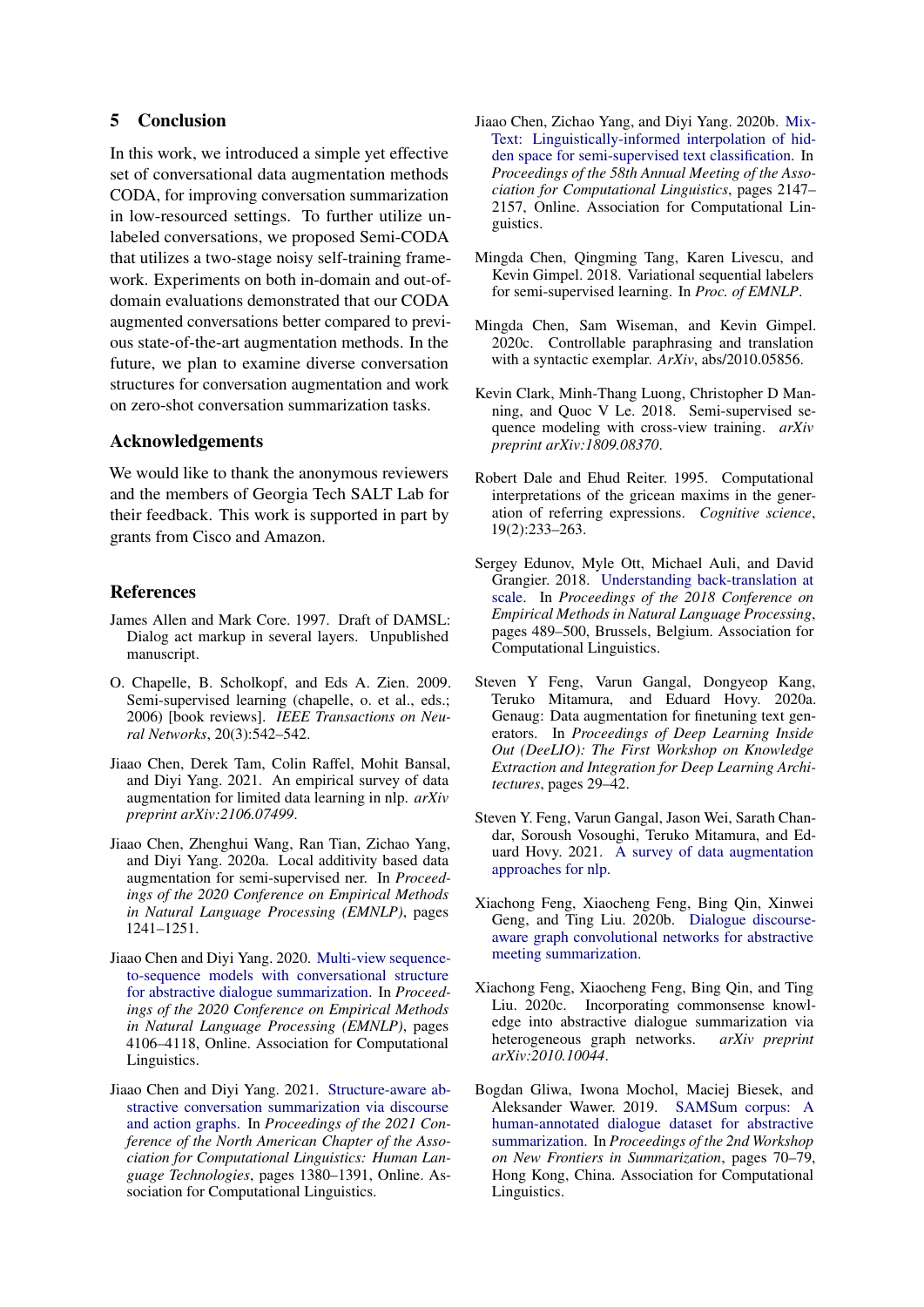- <span id="page-9-6"></span>Chih-Wen Goo and Yun-Nung Chen. 2018. [Abstrac](https://doi.org/10.1109/slt.2018.8639531)[tive dialogue summarization with sentence-gated](https://doi.org/10.1109/slt.2018.8639531) [modeling optimized by dialogue acts.](https://doi.org/10.1109/slt.2018.8639531) *2018 IEEE Spoken Language Technology Workshop (SLT)*.
- <span id="page-9-14"></span>Tao Gui, Xiao Wang, Qi Zhang, Qin Liu, Yicheng Zou, Xin Zhou, Rui Zheng, Chong Zhang, Qinzhuo Wu, Jiacheng Ye, Zexiong Pang, Yongxin Zhang, Zhengyan Li, Ruotian Ma, Zichu Fei, Ruijian Cai, Jun Zhao, Xingwu Hu, Zhiheng Yan, Yiding Tan, Yuan Hu, Qiyuan Bian, Zhihua Liu, Bolin Zhu, Shan Qin, Xiaoyu Xing, Jinlan Fu, Yue Zhang, Minlong Peng, Xiaoqing Zheng, Yaqian Zhou, Zhongyu Wei, Xipeng Qiu, and Xuanjing Huang. 2021. [Textflint:](http://arxiv.org/abs/2103.11441) [Unified multilingual robustness evaluation toolkit](http://arxiv.org/abs/2103.11441) [for natural language processing.](http://arxiv.org/abs/2103.11441)
- <span id="page-9-11"></span>Suchin Gururangan, Tam Dang, Dallas Card, and Noah A. Smith. 2019. Variational pretraining for semi-supervised text classification. *CoRR*, abs/1906.02242.
- <span id="page-9-4"></span>Junxian He, Jiatao Gu, Jiajun Shen, and Marc'Aurelio Ranzato. 2020. [Revisiting self-training for neural](https://openreview.net/forum?id=SJgdnAVKDH) [sequence generation.](https://openreview.net/forum?id=SJgdnAVKDH) In *International Conference on Learning Representations*.
- <span id="page-9-2"></span>Mohit Iyyer, John Wieting, Kevin Gimpel, and Luke Zettlemoyer. 2018. [Adversarial example generation](https://doi.org/10.18653/v1/N18-1170) [with syntactically controlled paraphrase networks.](https://doi.org/10.18653/v1/N18-1170) In *Proceedings of the 2018 Conference of the North American Chapter of the Association for Computational Linguistics: Human Language Technologies, Volume 1 (Long Papers)*, pages 1875–1885, New Orleans, Louisiana. Association for Computational Linguistics.
- <span id="page-9-3"></span>Robin Jia and Percy Liang. 2017. [Adversarial exam](https://doi.org/10.18653/v1/D17-1215)[ples for evaluating reading comprehension systems.](https://doi.org/10.18653/v1/D17-1215) In *Proceedings of the 2017 Conference on Empirical Methods in Natural Language Processing*, pages 2021–2031, Copenhagen, Denmark. Association for Computational Linguistics.
- <span id="page-9-15"></span>Dan Jurafsky and E. Shriberg. 1997. Switchboard swbd-damsl shallow-discourse-function annotation coders manual.
- <span id="page-9-1"></span>Sosuke Kobayashi. 2018. [Contextual augmentation:](https://doi.org/10.18653/v1/N18-2072) [Data augmentation by words with paradigmatic re](https://doi.org/10.18653/v1/N18-2072)[lations.](https://doi.org/10.18653/v1/N18-2072) In *Proceedings of the 2018 Conference of the North American Chapter of the Association for Computational Linguistics: Human Language Technologies, Volume 2 (Short Papers)*, pages 452–457, New Orleans, Louisiana. Association for Computational Linguistics.
- <span id="page-9-17"></span>Terry K Koo and Mae Y Li. 2016. A guideline of selecting and reporting intraclass correlation coefficients for reliability research. *Journal of chiropractic medicine*, 15(2):155–163.
- <span id="page-9-10"></span>Varun Kumar, Ashutosh Choudhary, and Eunah Cho. 2020. Data augmentation using pre-trained transformer models. *arXiv preprint arXiv:2003.02245*.
- <span id="page-9-12"></span>Samuli Laine and Timo Aila. 2017. [Temporal ensem](https://openreview.net/forum?id=BJ6oOfqge)[bling for semi-supervised learning.](https://openreview.net/forum?id=BJ6oOfqge) In *5th International Conference on Learning Representations, ICLR 2017, Toulon, France, April 24-26, 2017, Conference Track Proceedings*. OpenReview.net.
- <span id="page-9-16"></span>Mike Lewis, Yinhan Liu, Naman Goyal, Marjan Ghazvininejad, Abdelrahman Mohamed, Omer Levy, Veselin Stoyanov, and Luke Zettlemoyer. 2020. [BART: Denoising sequence-to-sequence pre](https://doi.org/10.18653/v1/2020.acl-main.703)[training for natural language generation, translation,](https://doi.org/10.18653/v1/2020.acl-main.703) [and comprehension.](https://doi.org/10.18653/v1/2020.acl-main.703) In *Proceedings of the 58th Annual Meeting of the Association for Computational Linguistics*, pages 7871–7880, Online. Association for Computational Linguistics.
- <span id="page-9-9"></span>Manling Li, Lingyu Zhang, Heng Ji, and Richard J. Radke. 2019. [Keep meeting summaries on topic:](https://doi.org/10.18653/v1/P19-1210) [Abstractive multi-modal meeting summarization.](https://doi.org/10.18653/v1/P19-1210) In *Proceedings of the 57th Annual Meeting of the Association for Computational Linguistics*, pages 2190–2196, Florence, Italy. Association for Computational Linguistics.
- <span id="page-9-7"></span>Chunyi Liu, Peng Wang, Jiang Xu, Zang Li, and Jieping Ye. 2019a. [Automatic dialogue summary](https://doi.org/10.1145/3292500.3330683) [generation for customer service.](https://doi.org/10.1145/3292500.3330683) In *Proceedings of the 25th ACM SIGKDD International Conference on Knowledge Discovery & Data Mining*, KDD19, page 1957–1965, New York, NY, USA. Association for Computing Machinery.
- <span id="page-9-0"></span>Zhengyuan Liu, Hazel Lim, Nur Farah Ain Suhaimi, Shao Chuen Tong, Sharon Ong, Angela Ng, Sheldon Lee, Michael R Macdonald, Savitha Ramasamy, Pavitra Krishnaswamy, et al. 2019b. Fast prototyping a dialogue comprehension system for nursepatient conversations on symptom monitoring. In *Proceedings of the 2019 Conference of the North American Chapter of the Association for Computational Linguistics: Human Language Technologies, Volume 2 (Industry Papers)*, pages 24–31.
- <span id="page-9-8"></span>Zhengyuan Liu, Angela Ng, Sheldon Lee, Ai Ti Aw, and Nancy F. Chen. 2019c. [Topic-aware pointer](https://doi.org/10.1109/asru46091.2019.9003764)[generator networks for summarizing spoken conver](https://doi.org/10.1109/asru46091.2019.9003764)[sations.](https://doi.org/10.1109/asru46091.2019.9003764) *2019 IEEE Automatic Speech Recognition and Understanding Workshop (ASRU)*.
- <span id="page-9-5"></span>Amita Misra, Pranav Anand, Jean E. Fox Tree, and Marilyn Walker. 2015. [Using summarization to dis](https://doi.org/10.3115/v1/N15-1046)[cover argument facets in online idealogical dialog.](https://doi.org/10.3115/v1/N15-1046) In *Proceedings of the 2015 Conference of the North American Chapter of the Association for Computational Linguistics: Human Language Technologies*, pages 430–440, Denver, Colorado. Association for Computational Linguistics.
- <span id="page-9-13"></span>Takeru Miyato, Shin-Ichi Maeda, Masanori Koyama, and Shin Ishii. 2019. [Virtual adversarial train](https://doi.org/10.1109/tpami.2018.2858821)[ing: A regularization method for supervised and](https://doi.org/10.1109/tpami.2018.2858821) [semi-supervised learning.](https://doi.org/10.1109/tpami.2018.2858821) *IEEE Transactions on Pattern Analysis and Machine Intelligence*, 41(8):1979–1993.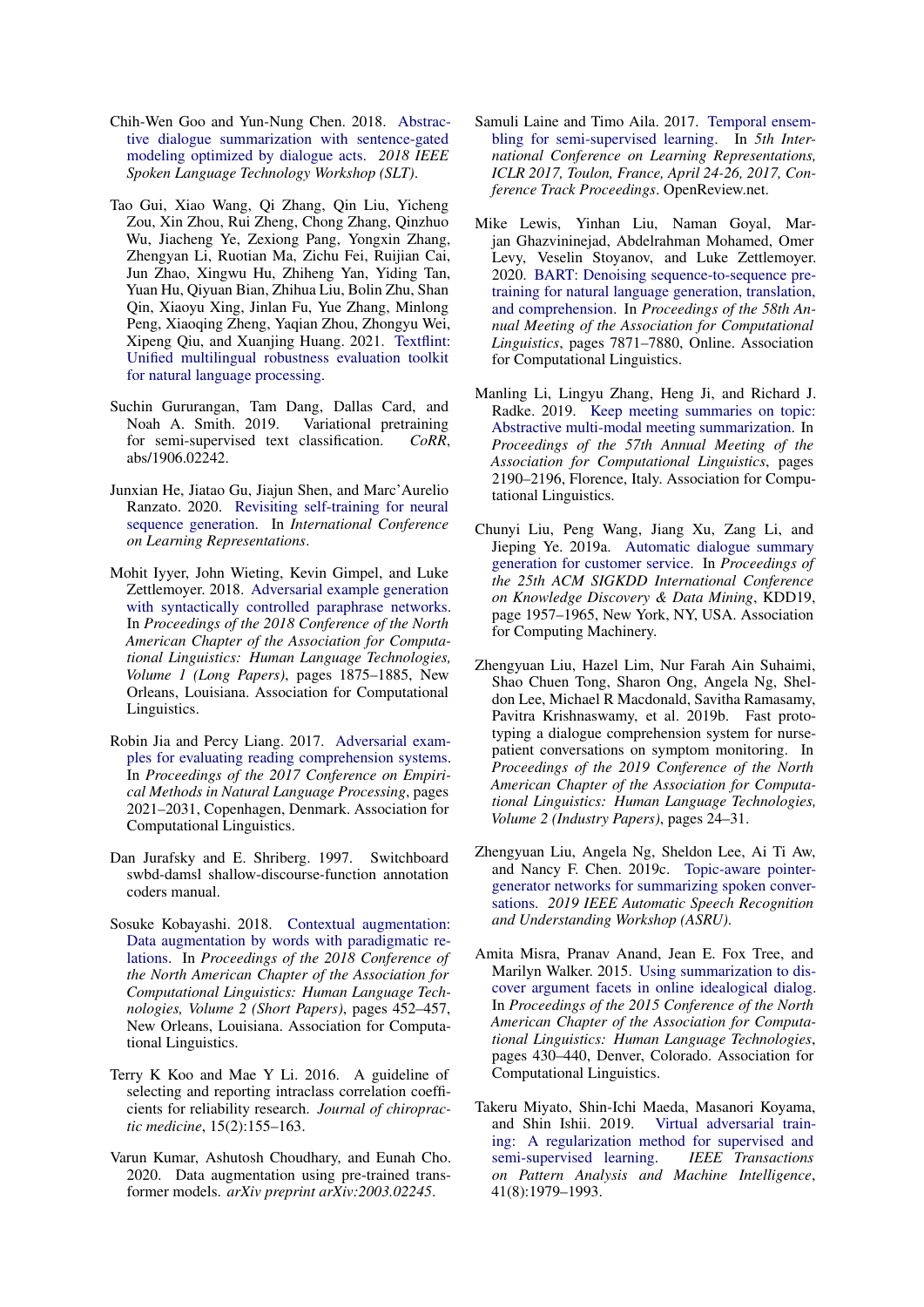- <span id="page-10-0"></span>Gabriel Murray, Steve Renals, Jean Carletta, and Johanna Moore. 2006. [Incorporating speaker and dis](https://www.aclweb.org/anthology/N06-1047)[course features into speech summarization.](https://www.aclweb.org/anthology/N06-1047) In *Proceedings of the Human Language Technology Conference of the NAACL, Main Conference*, pages 367– 374, New York City, USA. Association for Computational Linguistics.
- <span id="page-10-21"></span>Shashi Narayan, Shay B. Cohen, and Mirella Lapata. 2018. [Don't give me the details, just the summary!](https://doi.org/10.18653/v1/D18-1206) [topic-aware convolutional neural networks for ex](https://doi.org/10.18653/v1/D18-1206)[treme summarization.](https://doi.org/10.18653/v1/D18-1206) In *Proceedings of the 2018 Conference on Empirical Methods in Natural Language Processing*, pages 1797–1807, Brussels, Belgium. Association for Computational Linguistics.
- <span id="page-10-12"></span>Shashi Narayan, Yao Zhao, Joshua Maynez, Gonçalo Simoes, and Ryan McDonald. 2021. [Planning with](http://arxiv.org/abs/2104.07606) [entity chains for abstractive summarization.](http://arxiv.org/abs/2104.07606)
- <span id="page-10-3"></span>Tong Niu and Mohit Bansal. 2018. Adversarial oversensitivity and over-stability strategies for dialogue models. In *The SIGNLL Conference on Computational Natural Language Learning (CoNLL)*.
- <span id="page-10-8"></span>Tong Niu and Mohit Bansal. 2019. [Automatically](https://doi.org/10.18653/v1/D19-1132) [learning data augmentation policies for dialogue](https://doi.org/10.18653/v1/D19-1132) [tasks.](https://doi.org/10.18653/v1/D19-1132) In *Proceedings of the 2019 Conference on Empirical Methods in Natural Language Processing and the 9th International Joint Conference on Natural Language Processing (EMNLP-IJCNLP)*, pages 1317–1323, Hong Kong, China. Association for Computational Linguistics.
- <span id="page-10-18"></span>Kechen Qin, Lu Wang, and Joseph Kim. 2017. Joint modeling of content and discourse relations in dialogues. In *Proceedings of the 55th Annual Meeting of the Association for Computational Linguistics (Volume 1: Long Papers)*, pages 974–984.
- <span id="page-10-19"></span>Vipul Raheja and Joel Tetreault. 2019. [Dialogue Act](https://doi.org/10.18653/v1/N19-1373) [Classification with Context-Aware Self-Attention.](https://doi.org/10.18653/v1/N19-1373) In *Proceedings of the 2019 Conference of the North American Chapter of the Association for Computational Linguistics: Human Language Technologies, Volume 1 (Long and Short Papers)*, pages 3727–3733, Minneapolis, Minnesota. Association for Computational Linguistics.
- <span id="page-10-17"></span>Antti Rasmus, Harri Valpola, Mikko Honkala, Mathias Berglund, and Tapani Raiko. 2015. [Semi-supervised](http://arxiv.org/abs/1507.02672) [learning with ladder networks.](http://arxiv.org/abs/1507.02672)
- <span id="page-10-15"></span>Ellen Riloff and Janyce Wiebe. 2003. [Learning extrac](https://www.aclweb.org/anthology/W03-1014)[tion patterns for subjective expressions.](https://www.aclweb.org/anthology/W03-1014) In *Proceedings of the 2003 Conference on Empirical Methods in Natural Language Processing*, pages 105–112.
- <span id="page-10-10"></span>Harvey Sacks, Emanuel A Schegloff, and Gail Jefferson. 1978. A simplest systematics for the organization of turn taking for conversation. In *Studies in the organization of conversational interaction*, pages 7– 55. Elsevier.
- <span id="page-10-14"></span>H. Scudder. 1965. [Probability of error of some adap](https://doi.org/10.1109/TIT.1965.1053799)[tive pattern-recognition machines.](https://doi.org/10.1109/TIT.1965.1053799) *IEEE Transactions on Information Theory*, 11(3):363–371.
- <span id="page-10-6"></span>Rico Sennrich, Barry Haddow, and Alexandra Birch. 2015. Improving neural machine translation models with monolingual data. *Computer Science*.
- <span id="page-10-22"></span>Dinghan Shen, M. Zheng, Y. Shen, Yanru Qu, and W. Chen. 2020a. A simple but tough-to-beat data augmentation approach for natural language understanding and generation. *ArXiv*, abs/2009.13818.
- <span id="page-10-5"></span>Dinghan Shen, Mingzhi Zheng, Yelong Shen, Yanru Qu, and Weizhu Chen. 2020b. A simple but toughto-beat data augmentation approach for natural language understanding and generation. *arXiv preprint arXiv:2009.13818*.
- <span id="page-10-1"></span>Lu Wang and Claire Cardie. 2013. Domainindependent abstract generation for focused meeting summarization. In *Proceedings of the 51st Annual Meeting of the Association for Computational Linguistics (Volume 1: Long Papers)*, pages 1395– 1405.
- <span id="page-10-4"></span>Jason W Wei and Kai Zou. 2019. Eda: Easy data augmentation techniques for boosting performance on text classification tasks. *arXiv preprint arXiv:1901.11196*.
- <span id="page-10-7"></span>Qizhe Xie, Zihang Dai, Eduard Hovy, Minh-Thang Luong, and Quoc V Le. 2019. Unsupervised data augmentation for consistency training.
- <span id="page-10-11"></span>Qizhe Xie, Minh-Thang Luong, Eduard Hovy, and Quoc V. Le. 2020. Self-training with noisy student improves imagenet classification. In *Proceedings of the IEEE/CVF Conference on Computer Vision and Pattern Recognition (CVPR)*.
- <span id="page-10-13"></span>Zichao Yang, Zhiting Hu, Ruslan Salakhutdinov, and Taylor Berg-Kirkpatrick. 2017. Improved variational autoencoders for text modeling using dilated convolutions. *CoRR*, abs/1702.08139.
- <span id="page-10-16"></span>David Yarowsky. 1995. [Unsupervised word sense dis](https://doi.org/10.3115/981658.981684)[ambiguation rivaling supervised methods.](https://doi.org/10.3115/981658.981684) In *33rd Annual Meeting of the Association for Computational Linguistics*, pages 189–196, Cambridge, Massachusetts, USA. Association for Computational Linguistics.
- <span id="page-10-2"></span>Tiezheng Yu, Zihan Liu, and Pascale Fung. 2021. [AdaptSum: Towards low-resource domain adapta](https://doi.org/10.18653/v1/2021.naacl-main.471)[tion for abstractive summarization.](https://doi.org/10.18653/v1/2021.naacl-main.471) In *Proceedings of the 2021 Conference of the North American Chapter of the Association for Computational Linguistics: Human Language Technologies*, pages 5892–5904, Online. Association for Computational Linguistics.
- <span id="page-10-20"></span>Tianyi Zhang\*, Varsha Kishore\*, Felix Wu\*, Kilian Q. Weinberger, and Yoav Artzi. 2020. [Bertscore: Eval](https://openreview.net/forum?id=SkeHuCVFDr)[uating text generation with bert.](https://openreview.net/forum?id=SkeHuCVFDr) In *International Conference on Learning Representations*.
- <span id="page-10-9"></span>Wei Emma Zhang, Quan Z. Sheng, Ahoud Alhazmi, and Chenliang Li. 2019. [Adversarial attacks on deep](http://arxiv.org/abs/1901.06796) [learning models in natural language processing: A](http://arxiv.org/abs/1901.06796) [survey.](http://arxiv.org/abs/1901.06796)